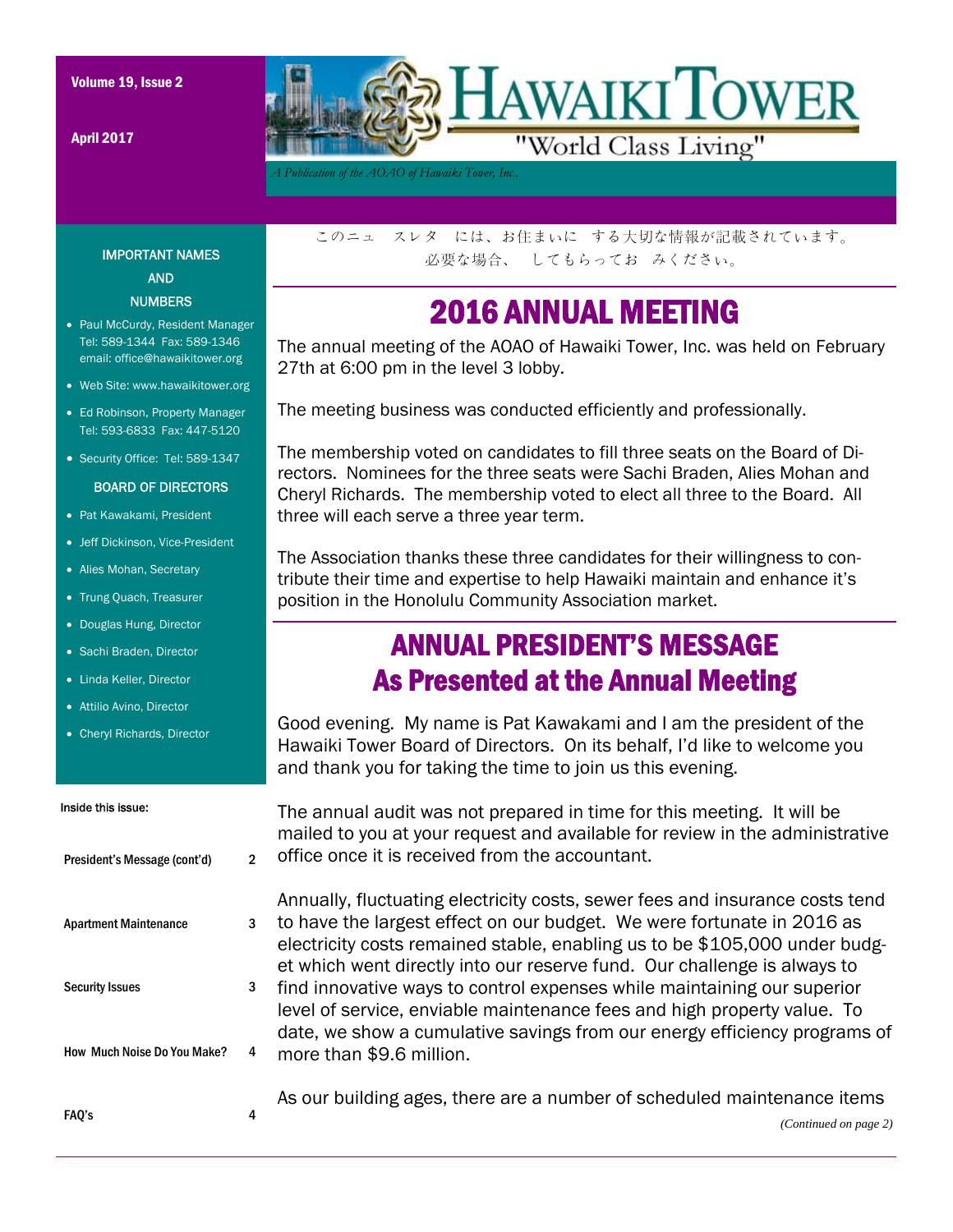## PRESIDENT'S MESSAGE (cont'd)

#### *(Continued from page 1)*

that need to be performed. The largest expense in 2016 was the painting of the interior of the building. An estimated \$277,000 was saved by having our staff perform the job. The exterior of the building will be done in 2017-2018 by a hired contractor because of the extensive equipment and time it will take to complete. Also on the schedule is new recreation deck furniture.

This and other maintenance to our common elements is scheduled for a number of reasons:

- It eliminates unexpected replacements and breakdowns
- It keeps costs down because repairs are not made on an emergency basis.
- It extends the lives of expensive common elements and reduces reserve fund requirements.
- It stops problems before they occur.

Our building is 18 years old and the success and cost savings we have enjoyed is in large part due to our maintenance supervisor Kevin Donohoe and his staff. Our staff turnover is low and we continue on-going advanced training for many of the individuals. We also provide pay incentives on a special project basis for the advanced skilled work. This has meant that a considerable amount of work can be done in-house, saving the association an estimated \$325,000 last year alone. A well-maintained and managed building enables us to control the rise in our maintenance fees.

Real estate activity in Hawaiki is quite good. The inventory of properties for sale and owner turnover are low which reflect the desirability of our project and owner satisfaction. The average selling price per square foot on the Diamond Head side is currently \$1097 and there are no active listings on the Ewa side of the building.

A large part of our success as an association is due to the tireless efforts of Paul and Rheva. They manage not only the day-to-day and upcoming activities and projects but do so in a manner that does not negative-



ly impact the ownership and minimally, the staff. They work in harmony with the board to insure the smooth running of this building. Thank you, Paul and Rheva.

Before I close, I would like to take this opportunity to express our appreciation to the members of the Board for their dedication and commitment; they consistently set aside personal agendas and willing work for the betterment of the whole association. Our Board of real estate professionals, small business owners, a property management executive, a physician, a developer and a finance executive bring a variety of experience and perspective which is very beneficial to the managing of Hawaiki Tower. We are also assisted by owners who, while not members of the board, willingly share their expertise.

Thank you.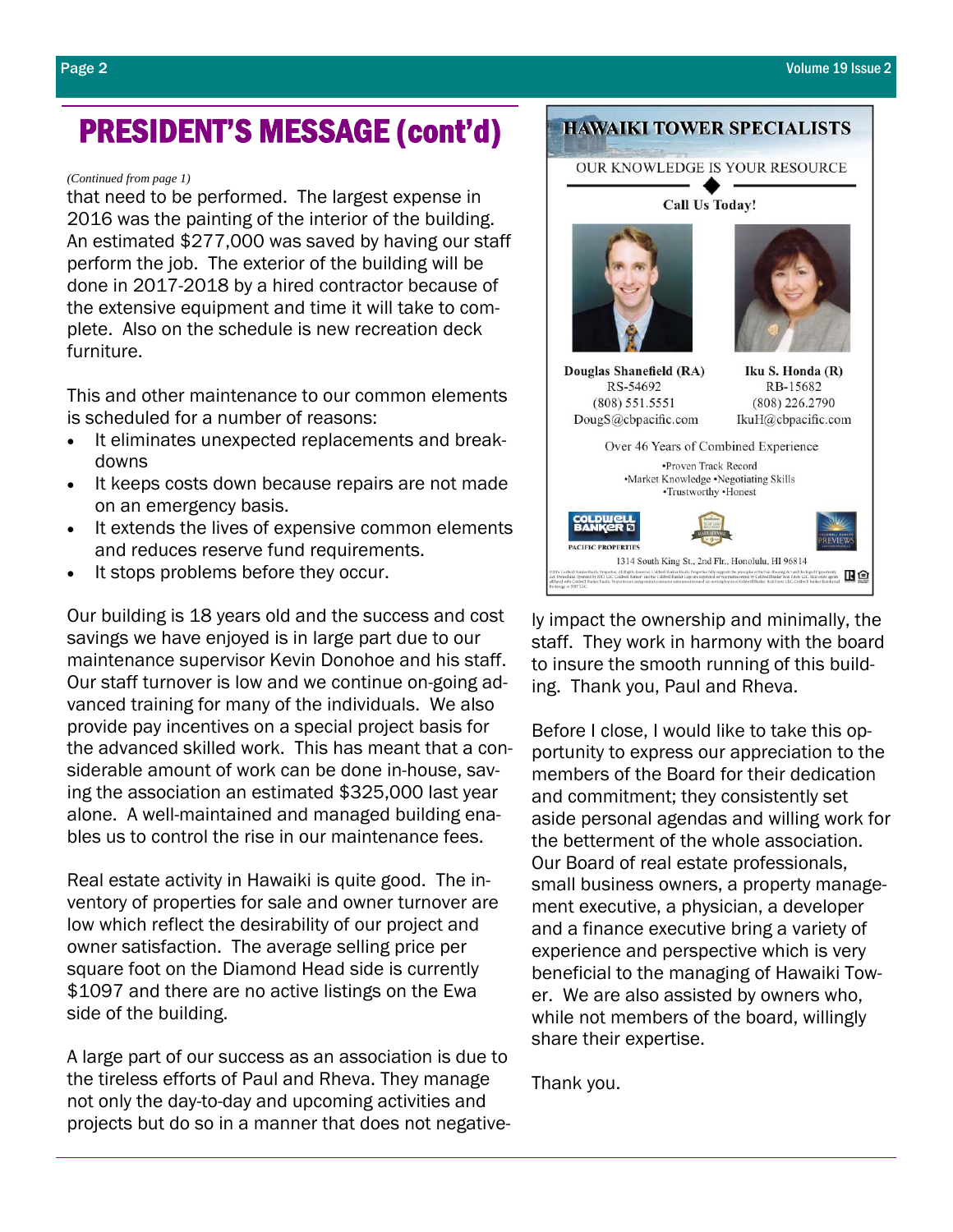# SURFBOARD STORAGE POLICY CHANGE

Beginning May 1, 2017 the surfboard storage areas will be cleared out and re-inventoried. It has been 18 years since this has been performed. With the increased popularity of Stand Up Paddling (SUP) we have more requests for board storage than we can accommodate and we know that many, many of the boards in storage are never used, boards of non -residents, abandoned, etc. These old and unused boards are taking up space that prevents others from storing a board that may actually be used.

#### Transition:

The racks at level 1 in the storage room are going to be rebuilt. The Association needs a few days to accomplish this. If you have a surfboard stored in the level 1 storage room and want access to it at all times during the construction, it is mandatory that you make arrangements with security to remove your board and have it stored elsewhere temporarily. If you don't make arrangements with security or don't need access to it for a few days, the Association will temporarily store it in a secure, inaccessible location. Folks with SUP boards in the level 2 rack will have to remove their personal locks by May 15 and have it replaced with a lock provided by the Association. After May 15 we will cut any remaining locks, remove the boards and store them in an inaccessible location. In the future, it will be mandatory to call security to obtain any board from a common area rack or room.

#### New Policy:

In an effort to accommodate everyone, new policies for surf and paddle board storage will take effect May 1, 2017. Storing a surfboard or paddleboard in any location at Hawaiki Tower will cost \$10 per month per board. Payment shall be made through SurePay automatic payment system. Tenants shall coordinate with their landlords to set this up. Written authorization to start and stop SurePay payments is required.

Surfboard storage racks in Waikiki cost \$75 per month per board and many of the self-storage facilities around our neighborhood are charging \$50 per board per month.

The level 1 storage room will store short boards and longboards. The level 2 stand up racks will ONLY store SUPs, even if there are empty spaces. SUPs will not fit anywhere else.

We will begin the process of removing boards and any other equipment stored in the room May 1, 2017. All boards will be retained until January 1, 2018. After January 1, 2018 if a board is unclaimed it will be considered abandoned property and disposed of in accordance with state law.



SACHI HAWAII · サチハワイ

Surfboards are NOT allowed to be transported in the elevators and through the tower building. Occupants are not allowed to store surfboards in their apartments and carry them in and out when they use them. Occupants are allowed to permanently store their boards in their apartments.

## SECURITY ISSUES

As much as we would like to be, the Association can never be free of crime. For example, it is possible for someone to enter the property under false pretenses to commit crimes, for residents to commit crimes against their neighbors, for guests of residents to commit crimes and for employees to commit crimes. As a result, the Association is not and can never be free of crime and cannot guarantee your safety or security. You should NOT rely on the Association to protect you from loss or harm—you should provide for your own security by taking common sense precautions such as carrying insurance against loss; keeping your doors closed and locked; refusing to open your door to strangers; asking workmen for identification; installing a security system; locking your car and bicycle; etc. Please report any suspicious activity immediately to security (589- 1347) or the Honolulu Police Department (911).